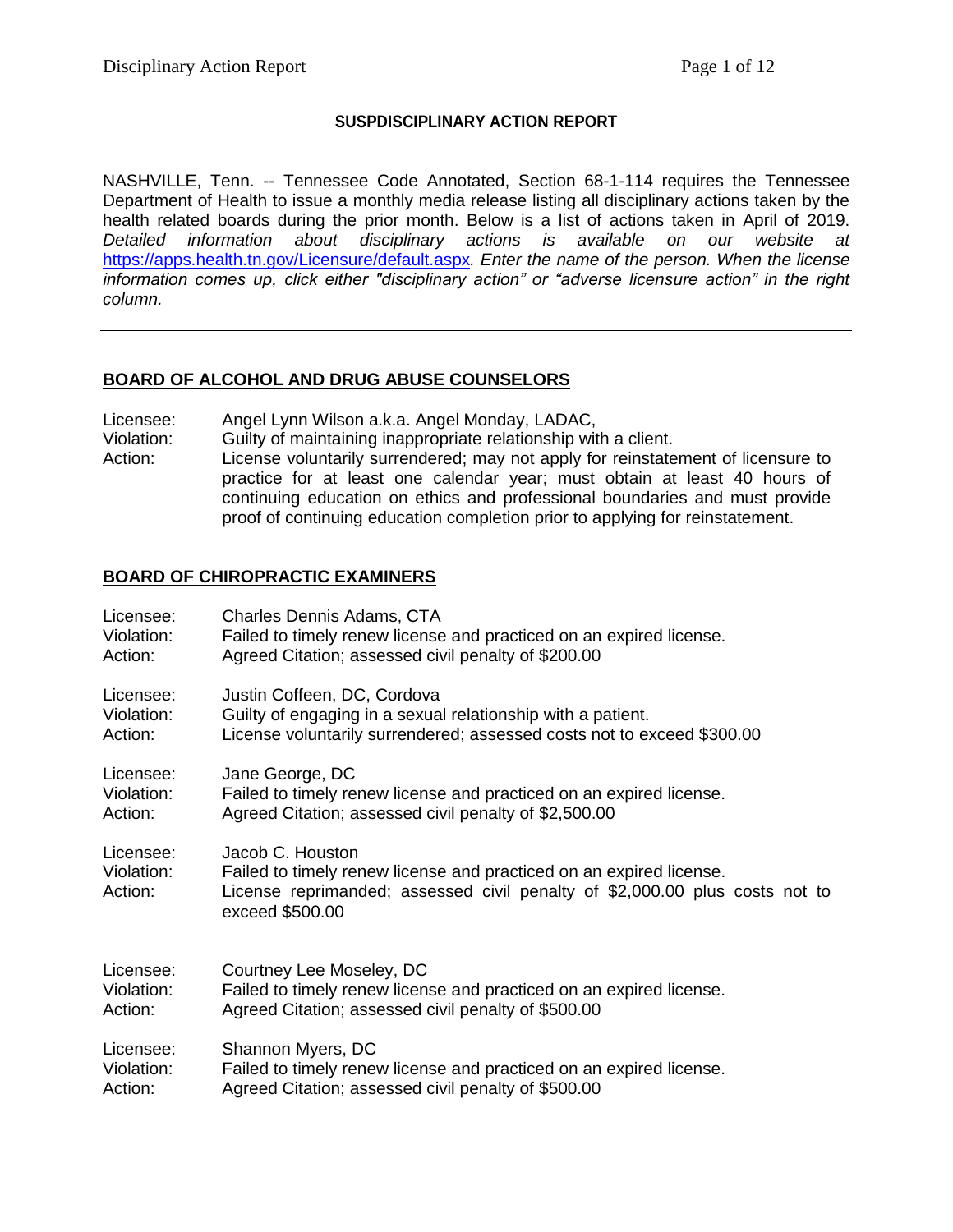| Licensee:  | Rowen Pfeifer, DC                                                   |
|------------|---------------------------------------------------------------------|
| Violation: | Failed to timely renew license and practiced on an expired license. |
| Action:    | Agreed Citation; assessed civil penalty of \$500.00                 |
| Licensee:  | Jennifer Rosseau, DC                                                |
| Violation: | Failed to timely renew license and practiced on an expired license. |
| Action:    | Agreed Citation; assessed civil penalty of \$2,500.00               |
| Licensee:  | Eric S. Siegal, DC, Murfreesboro                                    |
| Violation: | Failed to timely renew license and practiced on an expired license. |
| Action:    | Agreed Citation; assessed civil penalty of \$1,000.00               |

# **BOARD OF DENTISTRY**

| Licensee:                          | Amanda L. Arscott, DA, Hermitage                                                                                                                                                                                                                                                                                                                                                                                                                                                                                                                                                                                                                                                                                       |
|------------------------------------|------------------------------------------------------------------------------------------------------------------------------------------------------------------------------------------------------------------------------------------------------------------------------------------------------------------------------------------------------------------------------------------------------------------------------------------------------------------------------------------------------------------------------------------------------------------------------------------------------------------------------------------------------------------------------------------------------------------------|
| Violation:                         | Failed to properly maintain sufficient continuing education credits                                                                                                                                                                                                                                                                                                                                                                                                                                                                                                                                                                                                                                                    |
| Action:                            | Agreed Citation; assessed civil penalty of \$150.00                                                                                                                                                                                                                                                                                                                                                                                                                                                                                                                                                                                                                                                                    |
| Licensee:                          | Gayle S. Bohanan, DA, Sevierville                                                                                                                                                                                                                                                                                                                                                                                                                                                                                                                                                                                                                                                                                      |
| Violation:                         | Failed to properly maintain sufficient continuing education credits                                                                                                                                                                                                                                                                                                                                                                                                                                                                                                                                                                                                                                                    |
| Action:                            | Agreed Citation; assessed civil penalty of \$150.00                                                                                                                                                                                                                                                                                                                                                                                                                                                                                                                                                                                                                                                                    |
| Licensee:                          | Sasha L. Cantrell, RDH, Cleveland                                                                                                                                                                                                                                                                                                                                                                                                                                                                                                                                                                                                                                                                                      |
| Violation:                         | Failed to properly maintain sufficient continuing education credits                                                                                                                                                                                                                                                                                                                                                                                                                                                                                                                                                                                                                                                    |
| Action:                            | Agreed Citation; assessed civil penalty of \$300.00                                                                                                                                                                                                                                                                                                                                                                                                                                                                                                                                                                                                                                                                    |
| Licensee:                          | Taleighda Scott Crowe, DA, Jackson                                                                                                                                                                                                                                                                                                                                                                                                                                                                                                                                                                                                                                                                                     |
| Violation:                         | Failed to properly maintain sufficient continuing education credits                                                                                                                                                                                                                                                                                                                                                                                                                                                                                                                                                                                                                                                    |
| Action:                            | Agreed Citation; assessed civil penalty of \$150.00                                                                                                                                                                                                                                                                                                                                                                                                                                                                                                                                                                                                                                                                    |
| Licensee:<br>Violation:<br>Action: | Tammy D. Crye, RDA, Maryville<br>Guilty of performing dental procedures beyond the scope of practice without a<br>dentist present. Practicing or offering to practice beyond the scope permitted by<br>law, or accepting and performing professional responsibilities which the licensee<br>knows or has reason to know that he or she is not competent to perform, or<br>performing without adequate supervision professional services which the<br>licensee is authorized to perform only under the supervision of a licensed<br>professional, except in an emergency situation where a person's life or health is<br>in danger.<br>License placed on probation; assessed civil penalty of \$1,500.00 plus costs not |
| Licensee:                          | to exceed \$3,000.00<br>Chelsea D. Davis, DA, Collierville                                                                                                                                                                                                                                                                                                                                                                                                                                                                                                                                                                                                                                                             |
| Violation:                         | Failed to properly maintain sufficient continuing education credits                                                                                                                                                                                                                                                                                                                                                                                                                                                                                                                                                                                                                                                    |
| Action:                            | Agreed Citation; assessed civil penalty of \$150.00                                                                                                                                                                                                                                                                                                                                                                                                                                                                                                                                                                                                                                                                    |
| Licensee:                          | Autumn D. Ensey, DA, Mt. Juliet                                                                                                                                                                                                                                                                                                                                                                                                                                                                                                                                                                                                                                                                                        |
| Violation:                         | Failed to properly maintain sufficient continuing education credits                                                                                                                                                                                                                                                                                                                                                                                                                                                                                                                                                                                                                                                    |
| Action:                            | Agreed Citation; assessed civil penalty of \$150.00                                                                                                                                                                                                                                                                                                                                                                                                                                                                                                                                                                                                                                                                    |
| Licensee:                          | Melissa A. Epley, DA, Dickson                                                                                                                                                                                                                                                                                                                                                                                                                                                                                                                                                                                                                                                                                          |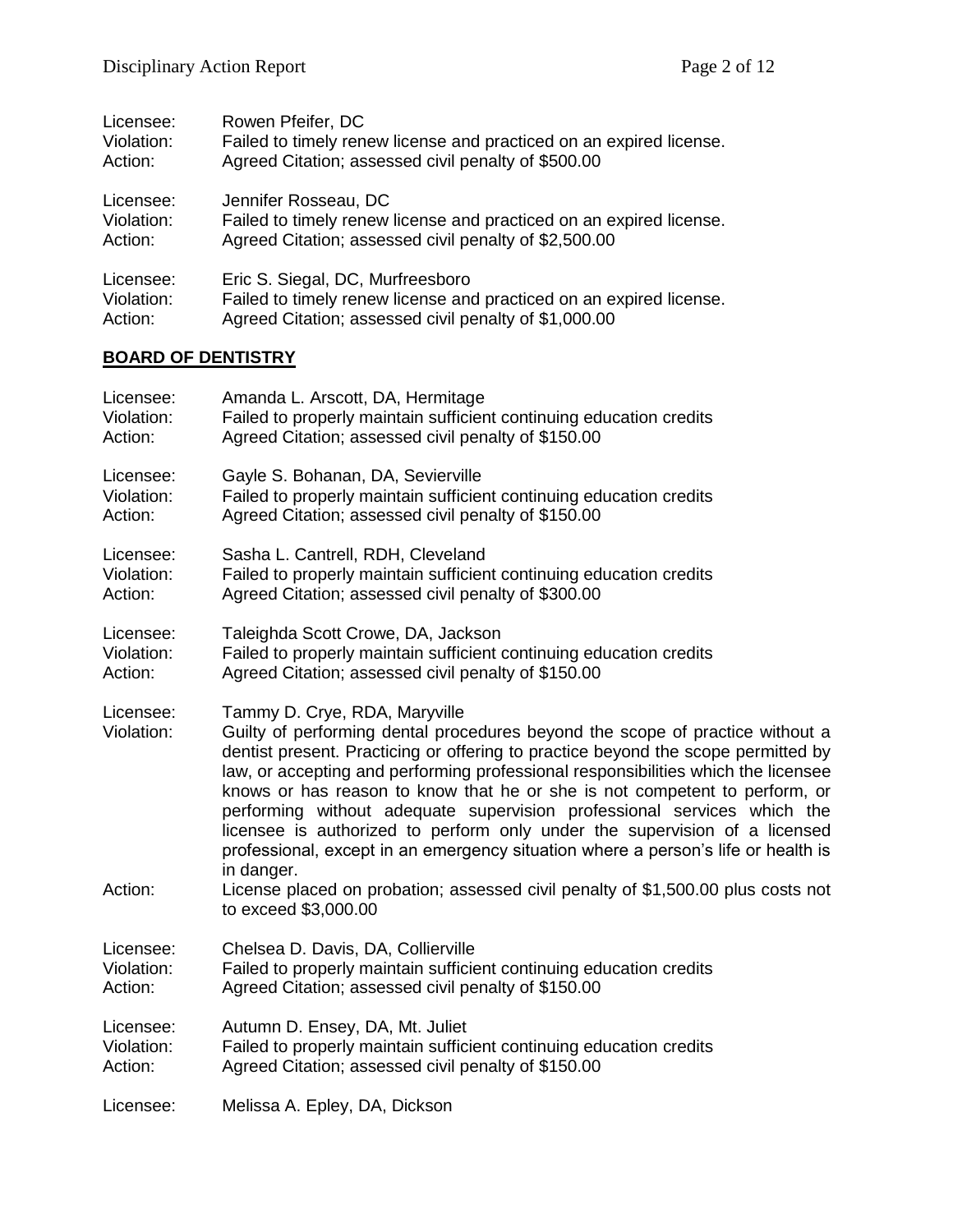| Violation:                         | Failed to properly maintain sufficient continuing education credits                                                                                                                                                                                              |  |
|------------------------------------|------------------------------------------------------------------------------------------------------------------------------------------------------------------------------------------------------------------------------------------------------------------|--|
| Action:                            | Agreed Citation; assessed civil penalty of \$150.00                                                                                                                                                                                                              |  |
| Licensee:                          | Elizabeth A. Evtuch, DA, Arlington                                                                                                                                                                                                                               |  |
| Violation:                         | Failed to properly maintain sufficient continuing education credits                                                                                                                                                                                              |  |
| Action:                            | Agreed Citation; assessed civil penalty of \$150.00                                                                                                                                                                                                              |  |
| Licensee:                          | Debra Kay Giaroli, DA, Memphis                                                                                                                                                                                                                                   |  |
| Violation:                         | Failed to properly maintain sufficient continuing education credits                                                                                                                                                                                              |  |
| Action:                            | Agreed Citation; assessed civil penalty of \$150.00                                                                                                                                                                                                              |  |
| Licensee:                          | Courtney R. Groseclose, RDH, Abingdon, Virginia                                                                                                                                                                                                                  |  |
| Violation:                         | Failed to properly maintain sufficient continuing education credits                                                                                                                                                                                              |  |
| Action:                            | Agreed Citation; assessed civil penalty of \$300.00                                                                                                                                                                                                              |  |
| Licensee:                          | Megan N. Jacks, RDH, Knoxville                                                                                                                                                                                                                                   |  |
| Violation:                         | Failed to properly maintain sufficient continuing education credits                                                                                                                                                                                              |  |
| Action:                            | Agreed Citation; assessed civil penalty of \$300.00                                                                                                                                                                                                              |  |
| Licensee:                          | Hali R. Jackson, DA, New Johnsonville                                                                                                                                                                                                                            |  |
| Violation:                         | Failed to properly maintain sufficient continuing education credits                                                                                                                                                                                              |  |
| Action:                            | Agreed Citation; assessed civil penalty of \$150.00                                                                                                                                                                                                              |  |
| Licensee:                          | Lindsey Dee Johnson, RDH, Memphis                                                                                                                                                                                                                                |  |
| Violation:                         | Failed to properly maintain sufficient continuing education credits                                                                                                                                                                                              |  |
| Action:                            | Agreed Citation; assessed civil penalty of \$300.00                                                                                                                                                                                                              |  |
| Licensee:                          | Kathleen O. King, DA, Medina                                                                                                                                                                                                                                     |  |
| Violation:                         | Failed to properly maintain sufficient continuing education credits                                                                                                                                                                                              |  |
| Action:                            | Agreed Citation; assessed civil penalty of \$150.00                                                                                                                                                                                                              |  |
| Licensee:                          | Autry R. Lopez, DA, Dickson                                                                                                                                                                                                                                      |  |
| Violation:                         | Failed to properly maintain sufficient continuing education credits                                                                                                                                                                                              |  |
| Action:                            | Agreed Citation; assessed civil penalty of \$150.00                                                                                                                                                                                                              |  |
| Licensee:                          | Tiffany M. Martin, RDA, Shelbyville                                                                                                                                                                                                                              |  |
| Violation:                         | Failed to properly maintain sufficient continuing education credits                                                                                                                                                                                              |  |
| Action:                            | License revoked; assessed costs not to exceed \$1,000.00                                                                                                                                                                                                         |  |
| Licensee:                          | Jennifer M. McCoy, DA, Antioch                                                                                                                                                                                                                                   |  |
| Violation:                         | Failed to properly maintain sufficient continuing education credits                                                                                                                                                                                              |  |
| Action:                            | Agreed Citation; assessed civil penalty of \$150.00                                                                                                                                                                                                              |  |
| Licensee:                          | Lisa D. McMillan, RDH, Knoxville                                                                                                                                                                                                                                 |  |
| Violation:                         | Failed to properly maintain sufficient continuing education credits                                                                                                                                                                                              |  |
| Action:                            | Agreed Citation; assessed civil penalty of \$300.00                                                                                                                                                                                                              |  |
| Licensee:<br>Violation:<br>Action: | Sarah L. MeKonnen, DDS, Smyrna<br>Guilty of performing professional services which have not been duly authorized<br>by the patient or client or his or her legal representative.<br>License is reprimanded; assessed civil penalty of \$500.00 plus costs not to |  |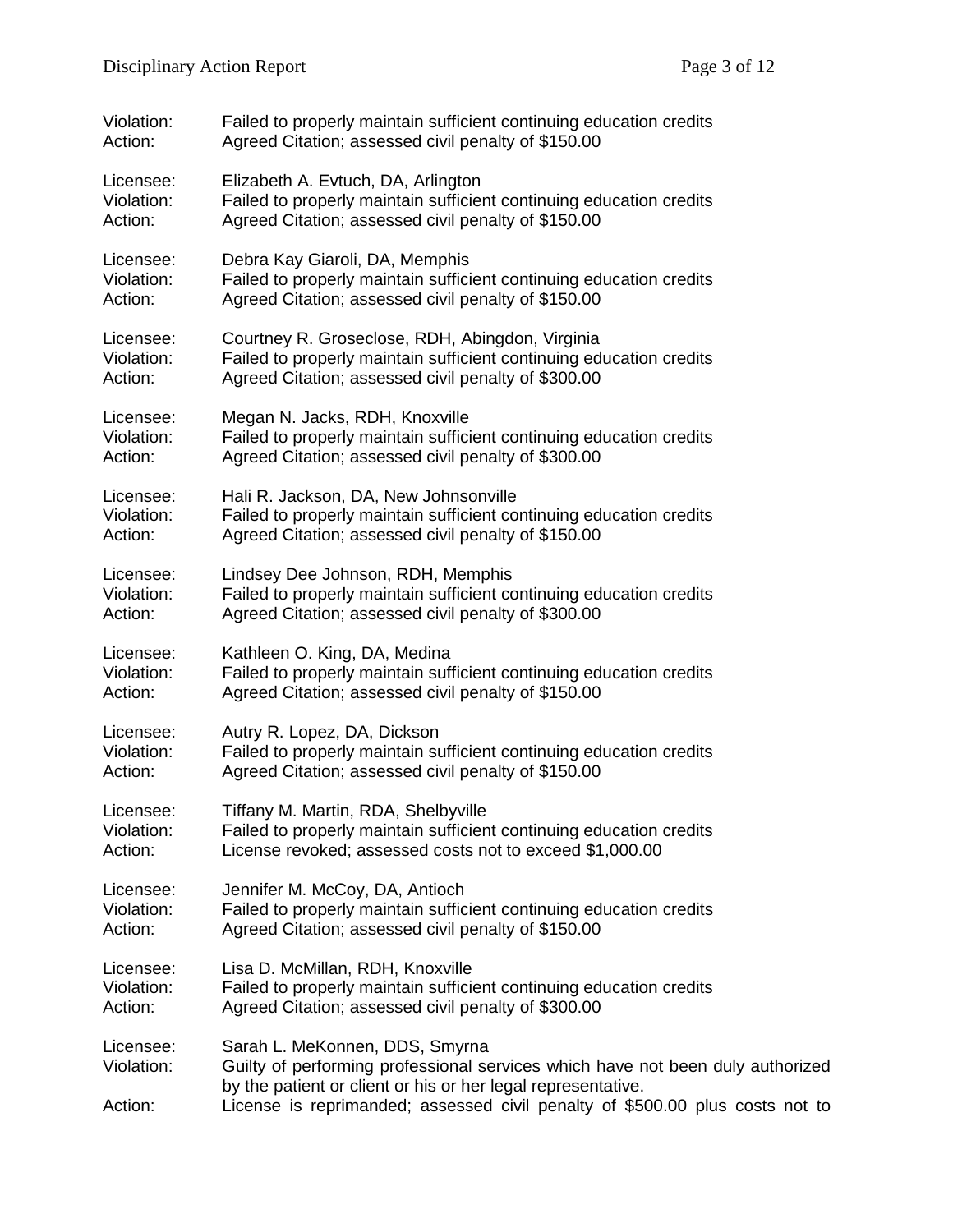# exceed \$500.00

| Licensee:                          | Wendy Paiz, RDA, Clarksville                                                                                                                                                                                               |
|------------------------------------|----------------------------------------------------------------------------------------------------------------------------------------------------------------------------------------------------------------------------|
| Violation:                         | Failed to properly maintain sufficient continuing education credits                                                                                                                                                        |
| Action:                            | License placed on probation until proof of continuing education provided.                                                                                                                                                  |
| Licensee:                          | Jennifer L. Peach, DA, Dickson                                                                                                                                                                                             |
| Violation:                         | Failed to properly maintain sufficient continuing education credits                                                                                                                                                        |
| Action:                            | Agreed Citation; assessed civil penalty of \$150.00                                                                                                                                                                        |
| Licensee:                          | Amanda L. Seals, DA, Antioch                                                                                                                                                                                               |
| Violation:                         | Failed to properly maintain sufficient continuing education credits                                                                                                                                                        |
| Action:                            | Agreed Citation; assessed civil penalty of \$150.00                                                                                                                                                                        |
| Licensee:<br>Violation:<br>Action: | George M. Short, DDS,<br>Failed to properly maintain sufficient continuing education credits in sedation<br>License reprimanded; assessed civil penalty of \$400.00 plus costs not to<br>exceed \$1,000.00                 |
| Licensee:                          | Otto W. Slater, DDS, Seymour                                                                                                                                                                                               |
| Violation:                         | Guilty of acts of sexual misconduct, unprofessional, dishonorable or unethical                                                                                                                                             |
| Action:                            | conduct.<br>License suspended; ordered evaluation through Dental Wellness Committee;<br>acquire continuing education in ethics and boundaries; assessed civil penalty of<br>\$3,000.00 plus costs not to exceed \$3,000.00 |
| Licensee:                          | Alonna L. Smith, RDH, Murfreesboro                                                                                                                                                                                         |
| Violation:                         | Failed to properly maintain sufficient continuing education credits                                                                                                                                                        |
| Action:                            | Agreed Citation; assessed civil penalty of \$300.00                                                                                                                                                                        |
| Licensee:                          | Amber E. Speegle, DA, Seymour                                                                                                                                                                                              |
| Violation:                         | Failed to properly maintain sufficient continuing education credits                                                                                                                                                        |
| Action:                            | Agreed Citation; assessed civil penalty of \$150.00                                                                                                                                                                        |
| Licensee:                          | Kimberly L. Stuart, DA, Maryville                                                                                                                                                                                          |
| Violation:                         | Failed to properly maintain sufficient continuing education credits                                                                                                                                                        |
| Action:                            | Agreed Citation; assessed civil penalty of \$150.00                                                                                                                                                                        |
| Licensee:                          | Carrie B. Taggart, RDH, Pembroke                                                                                                                                                                                           |
| Violation:                         | Failed to properly maintain sufficient continuing education credits                                                                                                                                                        |
| Action:                            | Agreed Citation; assessed civil penalty of \$300.00                                                                                                                                                                        |
| Licensee:                          | Darleah S. Terrell, RDH, Cleveland                                                                                                                                                                                         |
| Violation:                         | Failed to properly maintain sufficient continuing education credits in CPR. Proof                                                                                                                                          |
| Action:                            | of updated CPR certification has already been submitted.<br>License reprimanded; assessed civil penalty of \$150.00 plus costs not to<br>exceed \$1,000.00                                                                 |
| Licensee:                          | Susie Vanfossen, DA, Monteagle                                                                                                                                                                                             |
| Violation:                         | Failed to properly maintain sufficient continuing education credits                                                                                                                                                        |
| Action:                            | Agreed Citation; assessed civil penalty of \$150.00                                                                                                                                                                        |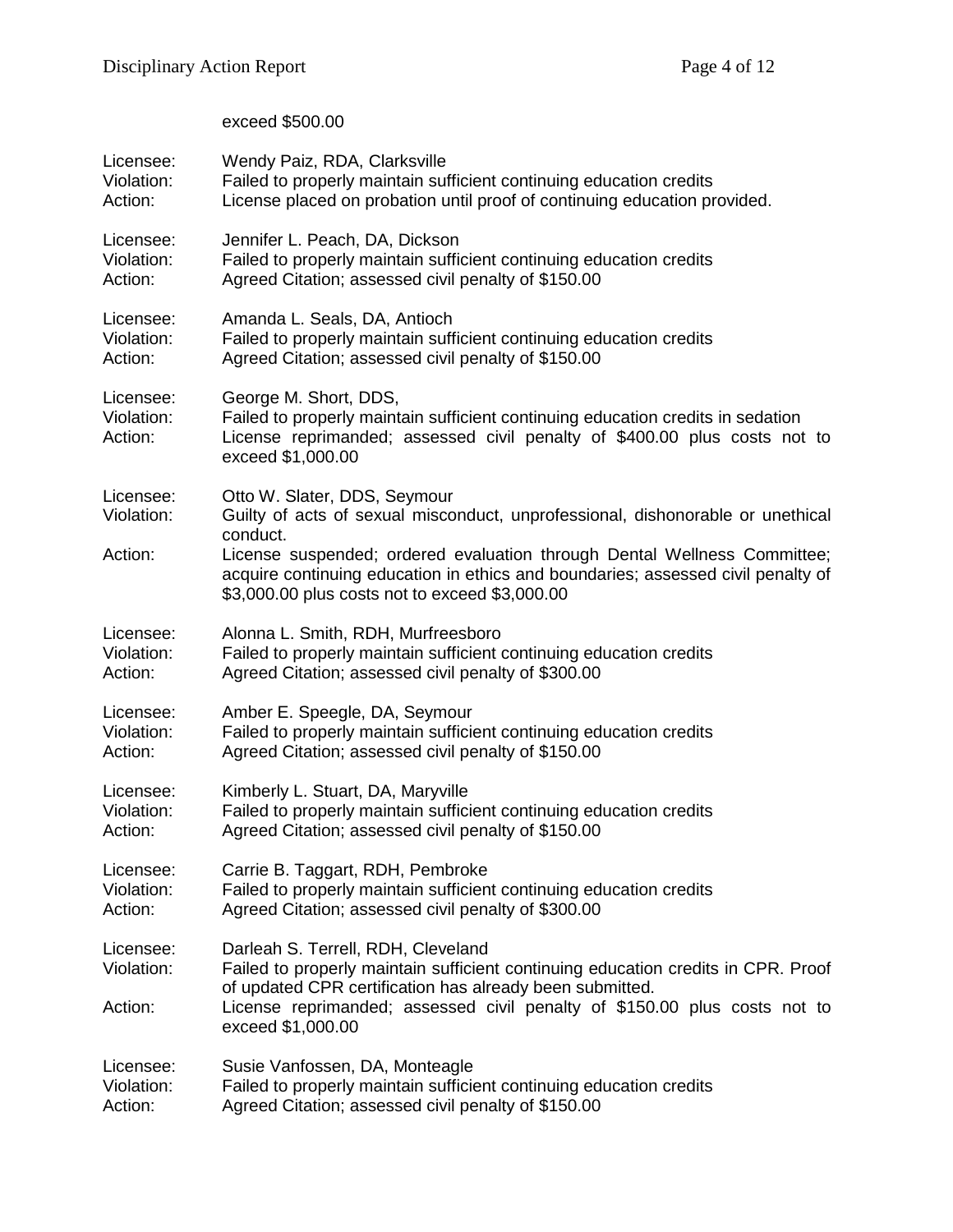| Licensee:  | Hailey D. Weaver, DA, Waverly                                       |
|------------|---------------------------------------------------------------------|
| Violation: | Failed to properly maintain sufficient continuing education credits |
| Action:    | Agreed Citation; assessed civil penalty of \$150.00                 |
| Licensee:  | Crystal M. Wilson, DA, Goodlettsville                               |
| Violation: | Failed to properly maintain sufficient continuing education credits |
| Action:    | Agreed Citation; assessed civil penalty of \$150.00                 |
| Licensee:  | Mary M. Wilson, DA, Whitwell                                        |
| Violation: | Failed to properly maintain sufficient continuing education credits |
| Action:    | Agreed Citation; assessed civil penalty of \$150.00                 |
| Licensee:  | Stephanie Wynne, RDA, Hendersonville                                |
| Violation: | Guilty of criminal conviction for forging a prescription            |
| Action:    | License revoked.                                                    |

# **BOARD OF MEDICAL EXAMINERS**

- Licensee: Charles Brooks,MD, Maryville Violation: Guilty of engaging in unprofessional, dishonorable, or unethical conduct to include but is not limited to making false statements or representations, being guilty of fraud or deceit in obtaining admission to practice or being guilty of fraud or deceit in the practice of medicine; guilty of dispensing, prescribing or otherwise distributing any controlled substance or other drug to any person in violation of any law of the state or of the United States.
- Action: License suspended with terms of the signing of a Tennessee Medical Foundation contract; assessed civil penalty of \$1,000.00 plus costs not to exceed \$20,000.00

#### **BOARD OF MEDICAL EXAMINERS – X-RAY OPERATORS**

| Licensee:  | Katrina L. Mercer, MDX                                                       |
|------------|------------------------------------------------------------------------------|
| Violation: | Guilty of substance abuse.                                                   |
| Action:    | Conditional license granted with continuing substance use disorder treatment |

#### **BOARD OF NURSING**

- Licensee: Beatrice E. Adewoye, LPN, Antioch Violation: Guilty of unprofessional conduct; to wit: engaging in acts of dishonesty relating to practice of nursing Action: License placed on probation; must obtain 20 hours of continuing education hours; plus costs not to exceed \$1,000.00 Licensee: Kelly Renee Charaf, RN, Hendersonville
- Violation: Unfit or incompetent by reason of negligence, habits, or other cause; addicted to alcohol or drugs to the degree of interfering with nursing duties; guilty of unprofessional conduct; to wit: intentionally or negligently causing physical or emotional injury to a patient; making false or materially incorrect, inconsistent, or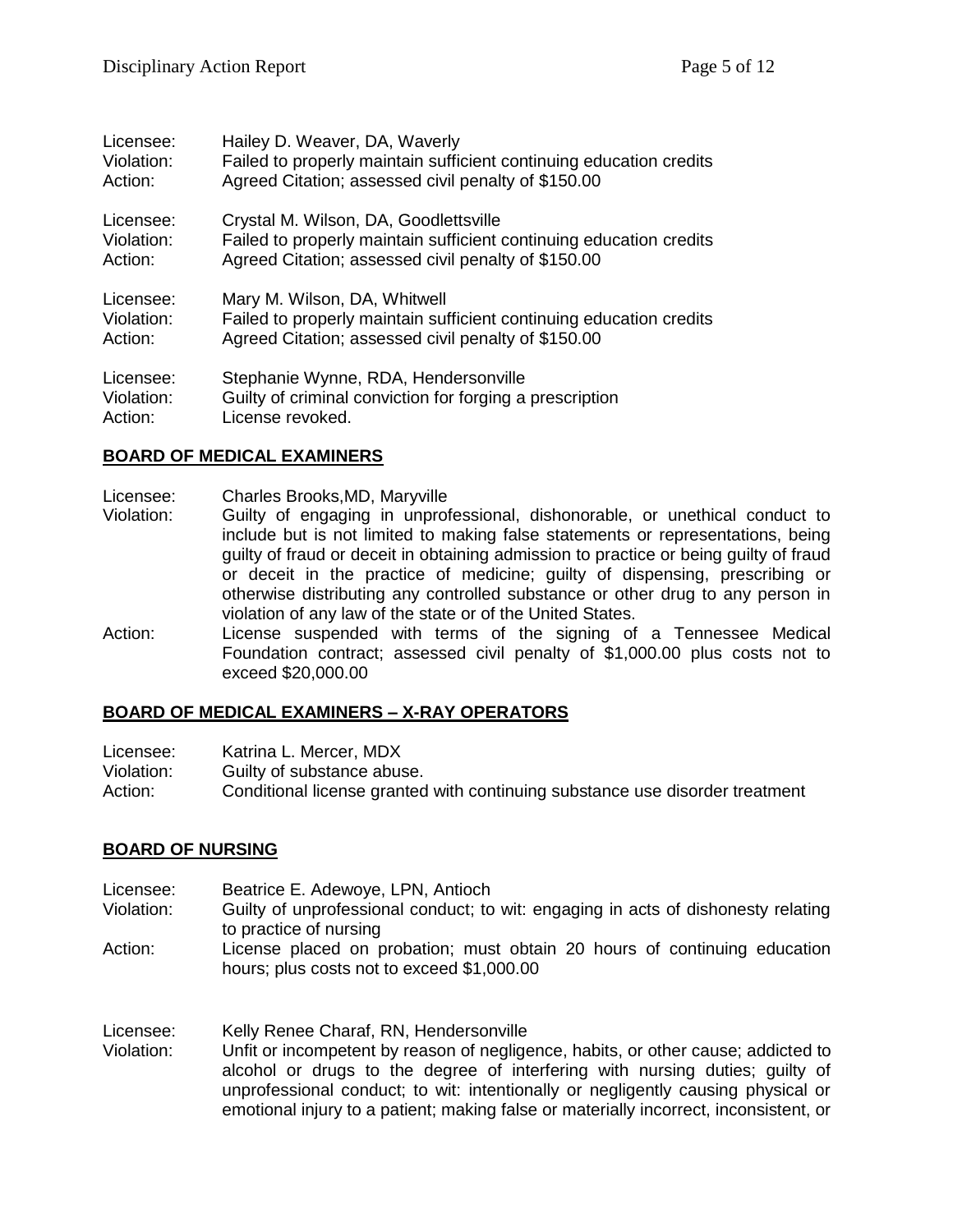unintelligible entries in any patient records or in the records of any health care facility, school, institution, or other work place location pertaining to the obtaining, possessing or administration of any controlled substance as defined in the Federal Controlled Substances Act; unauthorized use or removal of narcotics, drugs, supplies, or equipment from any health care facility, school, institution or other work place location; and being under the influence of alcoholic beverages, or under the influence of drugs which impair judgement while on duty in any health care facility, school, institution, or other work place location

Action: License suspended with terms; assessed civil penalties of \$1,000.00

Licensee: Shana Dionne Chuy, RN, Chattanooga

- Violation: Violated or attempted to violate, directly or indirectly, or assisted in or abetted the violation of, or conspired to violate, any provision of this chapter or any lawful order of the board issued pursuant thereto
- Action: License revoked
- Licensee: Randy R. Cooper, RN, Henderson
- Violation: Refusing to submit to a drug test or testing positive for any drug on any government or private sector pre-employment, or employer-ordered confirmed drug test; unfit or incompetent by reason of negligence, habits, or other cause; addicted to alcohol or drugs to the degree of interfering with nursing duties; guilty of unprofessional conduct; to wit: making false or materially incorrect, inconsistent, or unintelligible entries in any patient records or in the records of any health care facility, school, institution, or other work place location pertaining to the obtaining, possessing or administration of any controlled substance as defined in the Federal Controlled Substances Act; unauthorized use or removal of narcotics, drugs, supplies, or equipment from any health care facility, school, institution or other work place location; being under the influence of alcoholic beverages, or under the influence of drugs which impair judgement while on duty in any health care facility, school, institution, or other work place location; and engaging in acts of dishonesty relating to practice of nursing Action: License suspended with terms
- Licensee: Regina Cowden, RN, Elizabethton
- Violation: Guilty of unprofessional conduct; to wit: engaging in acts of dishonesty relating to practice of nursing
- Action: License placed on probation; must obtain thirty hours on continuing education; plus costs not to exceed \$1,000.00
- Licensee: Candace M. Craven, APRN, Apison
- Violation: Guilty of a crime; guilty of unprofessional conduct; to wit: making false or materially incorrect, inconsistent, or unintelligible entries in any patient records or in the records of any health care facility, school, institution, or other work place location pertaining to the obtaining, possessing or administration of any controlled substance as defined in the Federal Controlled Substances Act; and engaging in acts of dishonesty relating to practice of nursing Action: RN license and APRN certificate voluntarily surrendered
- 
- Licensee: Constance "Jan" Dugger, RN, Johnson City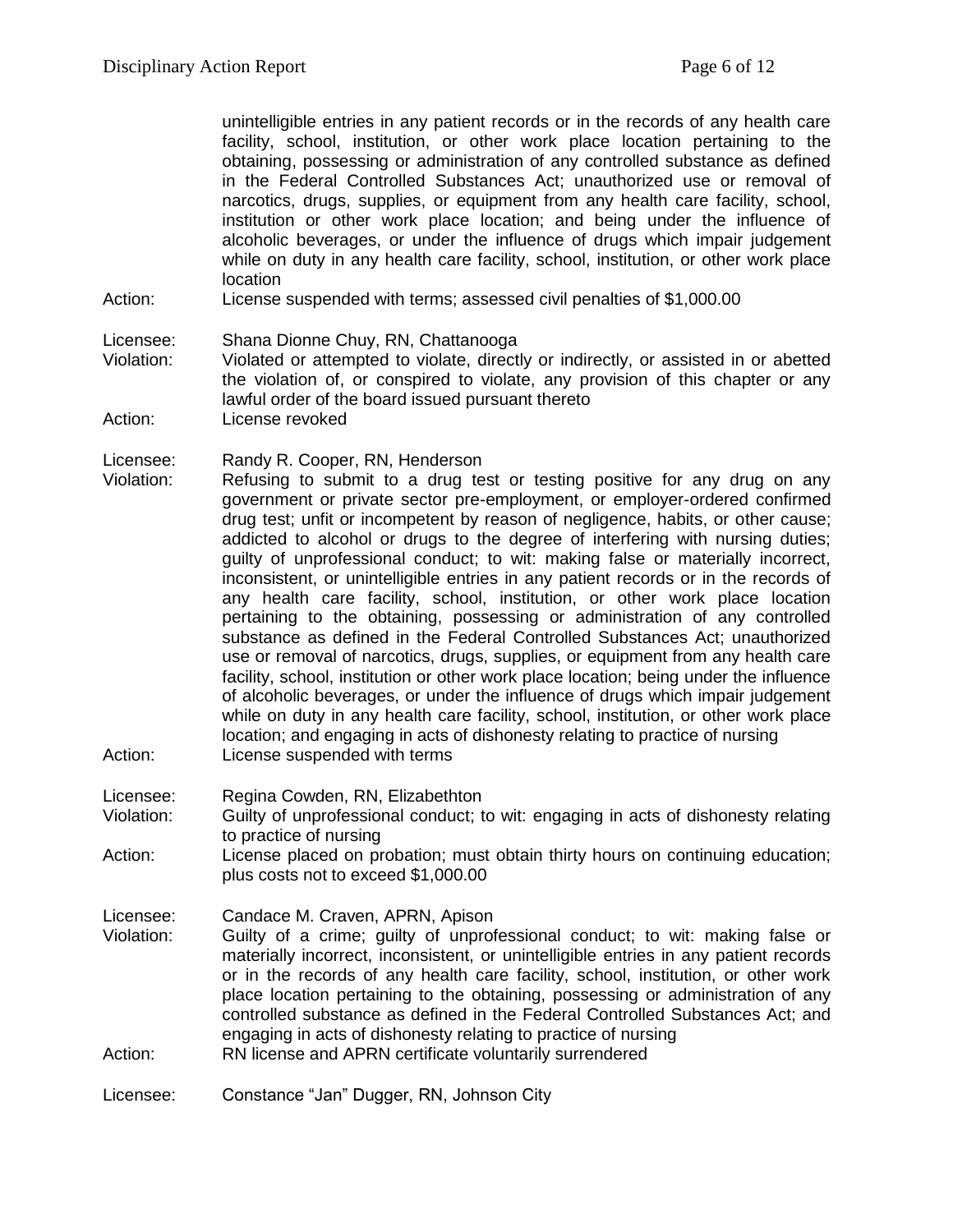- Violation: Guilty of unprofessional conduct; to wit: failure to maintain a record for each patient which accurately reflects the nursing problems and interventions for the patient and/or failure to maintain a record for each patient which accurately reflects the name and title of the nurse providing care; and abandoning or neglecting a patient requiring nursing care
- Action: License voluntarily surrendered

Licensee: Ladeana Marae Ealy, RN, Bybee

- Violation: Guilty of a crime; guilty of unprofessional conduct; to wit: misappropriation; offense against a vulnerable person; failure to maintain a record for each patient which accurately reflects the nursing problems and interventions for the patient and/or failure to maintain a record for each patient which accurately reflects the name and title of the nurse providing care; exercising undue influence on the patient including the promotion of sale of services, goods, appliances, or drugs in such a manner as to exploit the patient for financial gain of the nurse or of a third party; and engaging in acts of dishonesty relating to practice of nursing Action: License voluntarily surrendered; agrees to placement on the abuse registry
- Licensee: Katelyn Daniella Ensley, RN, Ringgold GA
- Violation: Guilty of unprofessional conduct; to wit: unauthorized use or removal of narcotics, drugs, supplies, or equipment from any health care facility, school, institution or other work place location; use of any intoxicating beverage or the illegal use of any narcotic or dangerous drug while on duty in any health care facility, school, institution, or other work place location; and being under the influence of alcoholic beverages, or under the influence of drugs which impair judgement while on duty in any health care facility, school, institution, or other work place location; and refusing to submit to a drug test or testing positive for any drug on any government or private sector pre-employment, or employerordered confirmed drug test
- Action: License summarily suspended; must cease and desist nursing in the state of Tennessee

*\*Delayed reporting from February 2019*

| Licensee:<br>Violation:            | Elizabeth A. Hileman, VA RN, Cleveland VA<br>Refusing to submit to a drug test or testing positive for any drug on any<br>government or private sector pre-employment, or employer-ordered confirmed                                                                                                                                                                                                                                                                                                                                                                                                                                                                 |
|------------------------------------|----------------------------------------------------------------------------------------------------------------------------------------------------------------------------------------------------------------------------------------------------------------------------------------------------------------------------------------------------------------------------------------------------------------------------------------------------------------------------------------------------------------------------------------------------------------------------------------------------------------------------------------------------------------------|
| Action:                            | drug test<br>Privilege to practice in Tennessee summarily suspended; must cease and desist<br>nursing in the state of Tennessee                                                                                                                                                                                                                                                                                                                                                                                                                                                                                                                                      |
| Licensee:<br>Violation:<br>Action: | Stephanie Johnson Cline, RN, Maryville<br>Unfit or incompetent by reason of negligence, habits, or other cause; addicted to<br>alcohol or drugs to the degree of interfering with nursing duties; guilty of<br>unprofessional conduct; to wit: being under the influence of alcoholic beverages,<br>or under the influence of drugs which impair judgement while on duty in any<br>health care facility, school, institution, or other work place location; and refusing<br>to submit to a drug test or testing positive for any drug on any government or<br>private sector pre-employment, or employer-ordered confirmed drug test<br>License suspended with terms |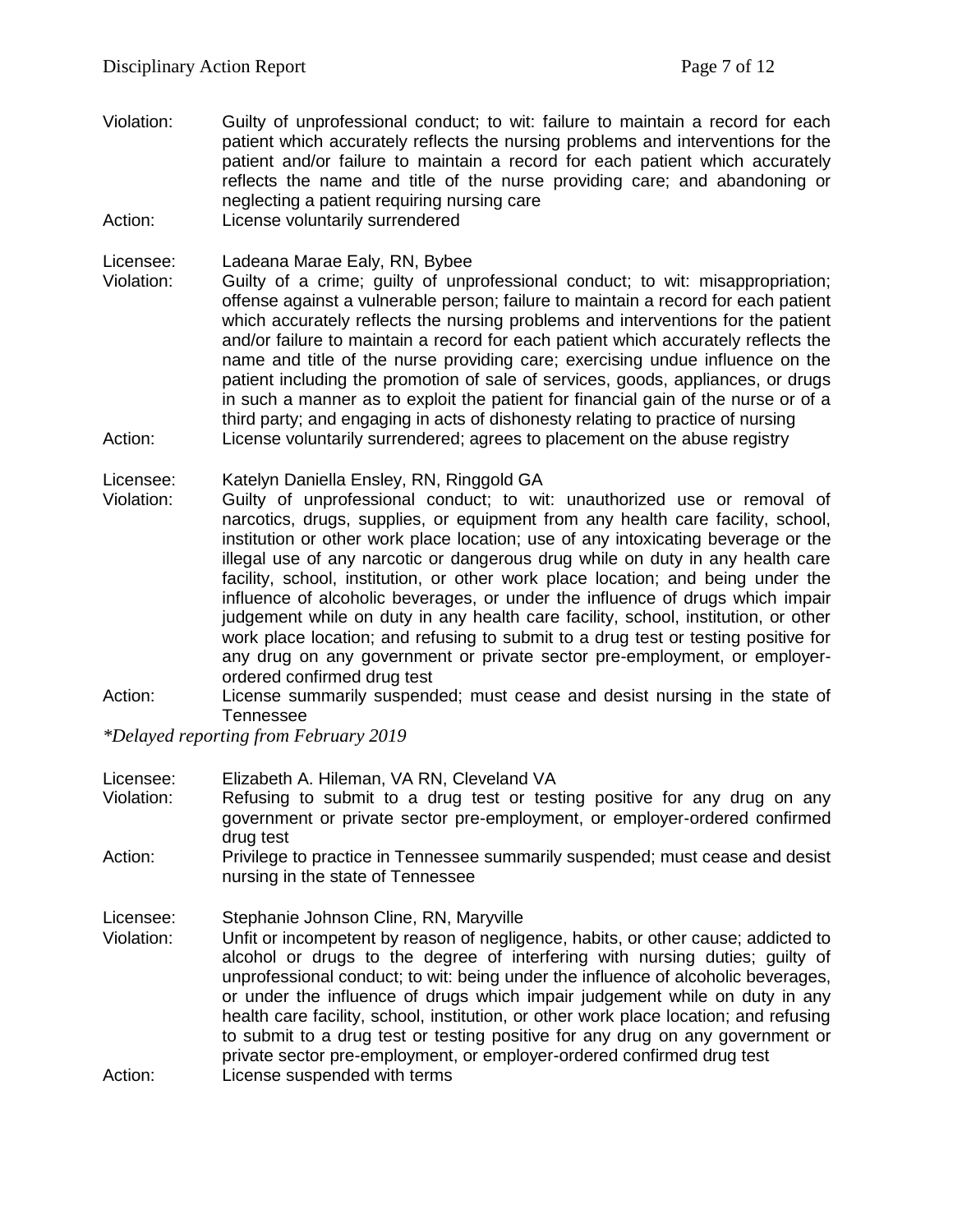- Licensee: Michael Jim Jordan, RN, Clinton
- Violation: Unfit or incompetent by reason of negligence, habits, or other cause; addicted to alcohol or drugs to the degree of interfering with nursing duties; guilty of unprofessional conduct; to wit: making false or materially incorrect, inconsistent, or unintelligible entries in any patient records or in the records of any health care facility, school, institution, or other work place location pertaining to the obtaining, possessing or administration of any controlled substance as defined in the Federal Controlled Substances Act; unauthorized use or removal of narcotics, drugs, supplies, or equipment from any health care facility, school, institution or other work place location; use of any intoxicating beverage or the illegal use of any narcotic or dangerous drug while on duty in any health care facility, school, institution, or other work place location; and being under the influence of alcoholic beverages, or under the influence of drugs which impair judgement while on duty in any health care facility, school, institution, or other work place location
- Action: License suspended with terms

Licensee: Lesley A. Kinnis, RN, Nashville

- Violation: Guilty of unprofessional conduct; to wit: revocation, suspension, probation, or other discipline of a license to practice nursing by another state or territory of the United States for any act or omission which would constitute grounds for the revocation, suspension, probation or other discipline of a license in this state Action: License suspended with terms
- Licensee: Young Kil Kim, RN, Goodlettsville
- Violation: Guilty of unprofessional conduct; to wit: revocation, suspension, probation, or other discipline of a license to practice nursing by another state or territory of the United States for any act or omission which would constitute grounds for the revocation, suspension, probation or other discipline of a license in this state Action: License reprimanded; assessed civil penalties of \$300.00
- Licensee: James W. Litton, APRN, Hernando MS
- Violation: Providing pain management services at an unlicensed pain management clinic; unprofessional conduct and violation of the prerequisites for prescribing; failure to maintain patient records
- Action: APRN certificate suspended for 60 days with terms; must complete continuing education courses; assessed civil penalties of \$3,000.00; plus costs not to exceed \$4,000.00
- Licensee: Linda D. Mercer, LPN, Smyrna
- Violation: Guilty of unprofessional conduct; to wit: performing nursing techniques or procedures without proper education and practice
- Action: License placed on probation; must obtain continuing education; plus costs not to exceed \$500.00

Licensee: Jaime Leigh Miller, RN, Rossville GA Violation: Guilty of unprofessional conduct; to wit: unauthorized use or removal of narcotics, drugs, supplies, or equipment from any health care facility, school, institution or other work place location; and engaging in acts of dishonesty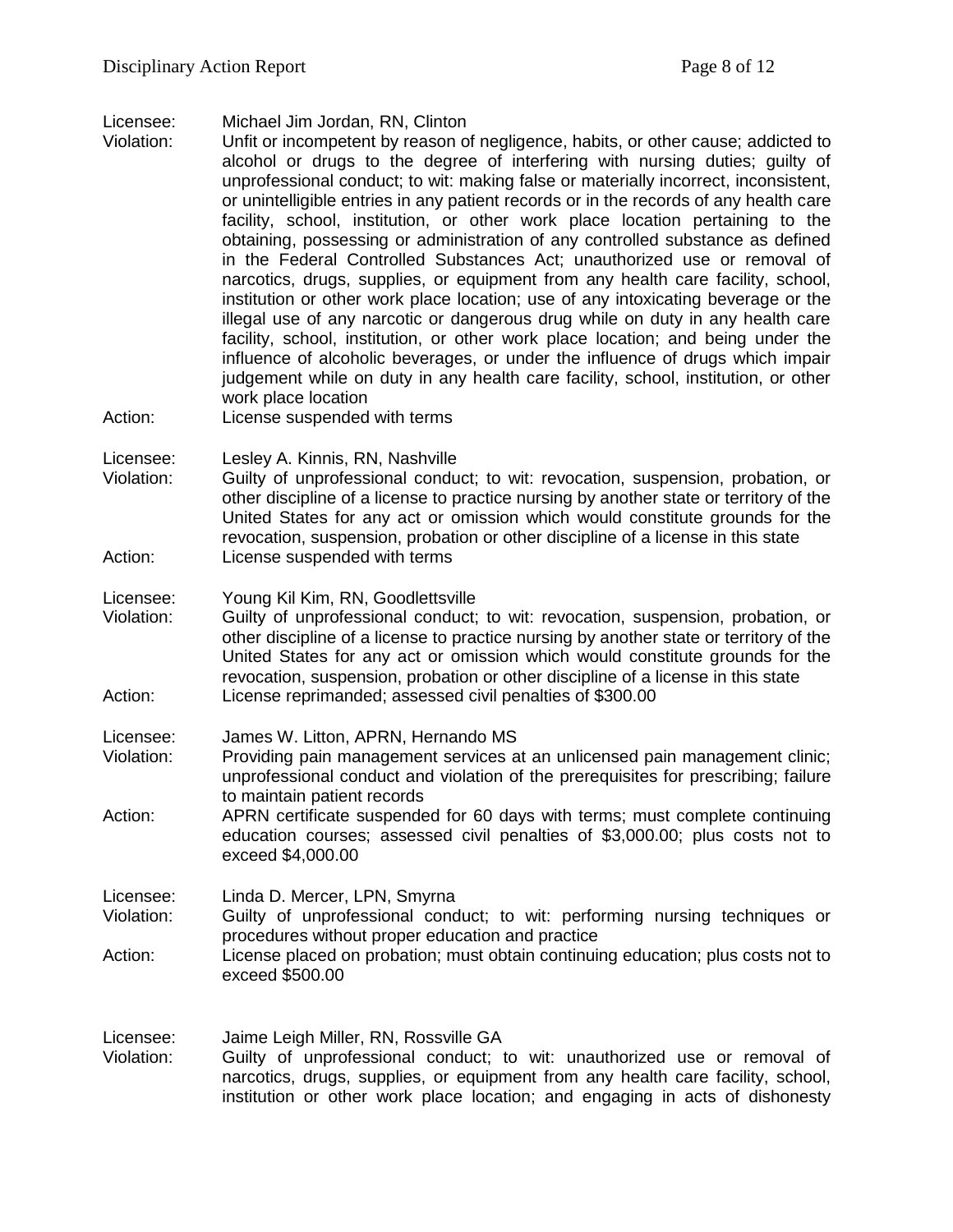| Action:                            | relating to practice of nursing<br>License suspended; suspension stayed; license placed on probation for no less<br>than three years to run concurrent with Tennessee Professional Assistance<br>Program monitoring; assessed civil penalties of \$250.00; plus costs not to<br>exceed \$1,000.00                                                                                                                                                                                                                                                                                                                                                                                                                                                   |
|------------------------------------|-----------------------------------------------------------------------------------------------------------------------------------------------------------------------------------------------------------------------------------------------------------------------------------------------------------------------------------------------------------------------------------------------------------------------------------------------------------------------------------------------------------------------------------------------------------------------------------------------------------------------------------------------------------------------------------------------------------------------------------------------------|
| Licensee:<br>Violation:<br>Action: | Kathryn Nikole Russell, APRN/RN, Memphis<br>Over-prescribing; failure to maintain patient records; unprofessional conduct<br>RN license and APRN certificate voluntarily surrendered with terms for<br>reinstatement; plus costs not to exceed \$5,000.00                                                                                                                                                                                                                                                                                                                                                                                                                                                                                           |
| Licensee:<br>Violation:            | Bethany Grace Shaffer, LPN, Mascot<br>Guilty of unprofessional conduct; to wit: being under the influence of alcoholic<br>beverages, or under the influence of drugs which impair judgement while on<br>duty in any health care facility, school, institution, or other work place location;<br>and refusing to submit to a drug test or testing positive for any drug on any<br>government or private sector pre-employment, or employer-ordered confirmed<br>drug test                                                                                                                                                                                                                                                                            |
| Action:                            | License suspended with terms                                                                                                                                                                                                                                                                                                                                                                                                                                                                                                                                                                                                                                                                                                                        |
| Licensee:<br>Violation:            | Shawn T. Slaughter, RN, Ooltewah<br>Addicted to alcohol or drugs to the degree of interfering with nursing duties;<br>guilty of unprofessional conduct; to wit: use of any intoxicating beverage or the<br>illegal use of any narcotic or dangerous drug while on duty in any health care<br>facility, school, institution, or other work place location; being under the<br>influence of alcoholic beverages, or under the influence of drugs which impair<br>judgement while on duty in any health care facility, school, institution, or other<br>work place location; and refusing to submit to a drug test or testing positive for<br>any drug on any government or private sector pre-employment, or employer-<br>ordered confirmed drug test |
| Action:                            | License suspended with terms                                                                                                                                                                                                                                                                                                                                                                                                                                                                                                                                                                                                                                                                                                                        |
| Licensee:<br>Violation:            | Courtnie Jeanelle (Johnson) Wadley, RN, Charlotte<br>Refusing to submit to a drug test or testing positive for any drug on any<br>government or private sector pre-employment, or employer-ordered confirmed<br>drug test; guilty of unprofessional conduct; to wit: being under the influence of<br>alcoholic beverages, or under the influence of drugs which impair judgement<br>while on duty in any health care facility, school, institution, or other work place<br>location                                                                                                                                                                                                                                                                 |
| Action:                            | License suspended with terms                                                                                                                                                                                                                                                                                                                                                                                                                                                                                                                                                                                                                                                                                                                        |
| Licensee:<br>Violation:<br>Action: | Aubrey Walker, LPN, Pikeville<br>Guilty of unprofessional conduct<br>License suspended; must obtain continuing education hours                                                                                                                                                                                                                                                                                                                                                                                                                                                                                                                                                                                                                      |

# **BOARD OF SOCIAL WORKER LICENSURE**

Licensee: Jana McCommon, LCSW, Brighton Violation: Guilty of criminal conviction for DUI. Conduct reflecting unfavorably upon the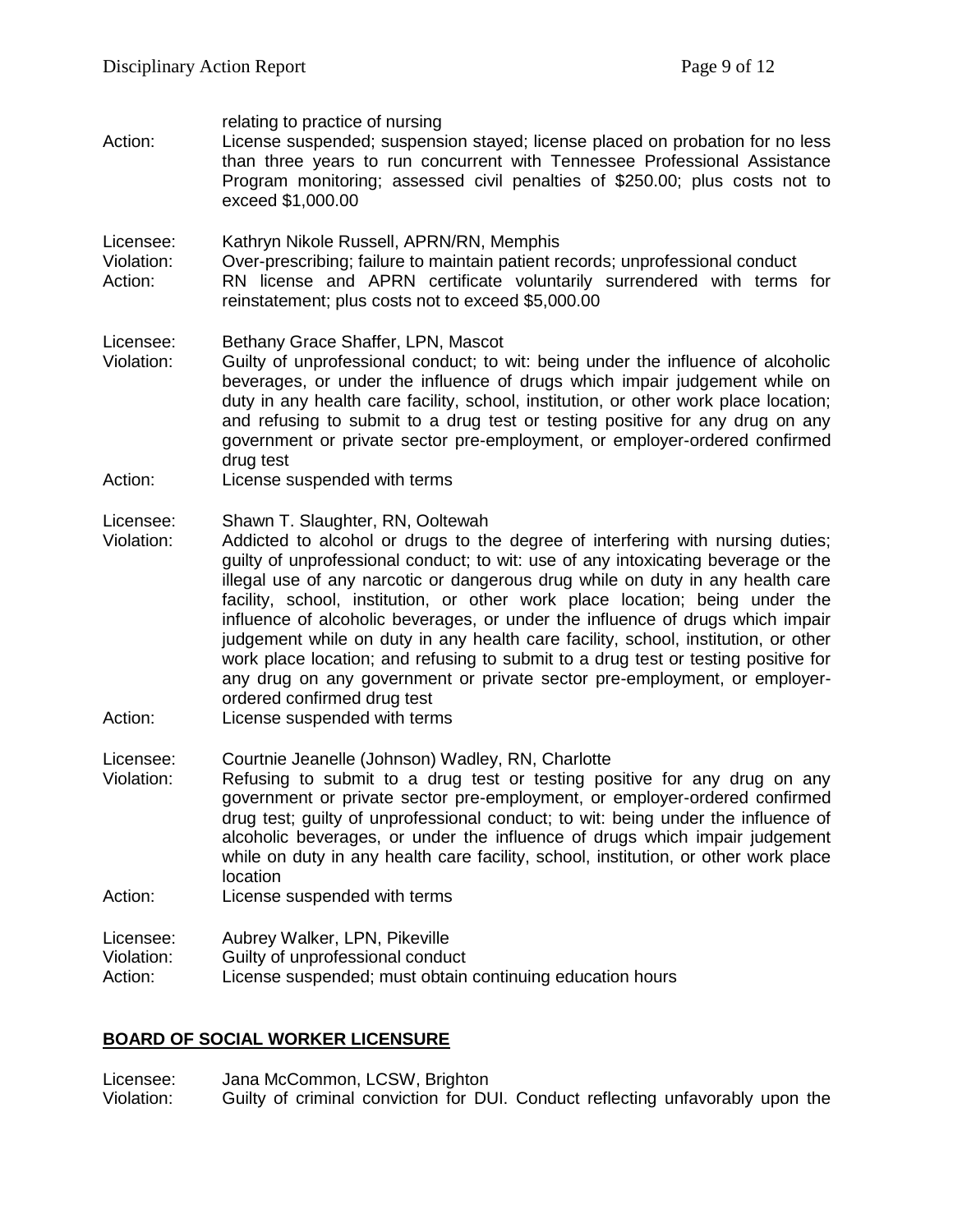- profession of social work. Action: License placed on probation
- Licensee: Julie Moore, LCSW, Portland
- Violation: Guilty of engaging in unprofessional or unethical conduct including but not limited to engaging in sexual activities with current or former clients; failing to make every effort to avoid dual relationships with clients and/or relationships that might impair the licensee's independent professional judgment and impair the quality of services provided to each client.
- Action: License suspended for a period of not less than one (1) month. Must submit proof of completion of a boundary and ethics course. After suspension and course completion license to be placed on probation with terms of practice monitoring; assessed civil penalty of \$500.00 plus costs not to exceed \$2,000.00
- Licensee: Martha M. Smith, LCSW, Bartlett
- Violation: Failed to obtain proper consent prior to communicating with minor client's family member. Guilty of unprofessional or unethical conduct, or engaging in practices in connection with the practice of social work that are in violation of the standards of professional conduct. Conduct reflecting unfavorably upon the profession of social work. Guilty of disclosing confidential information.
- Action: License reprimanded with continuing education terms; assessed costs of the cause not to exceed \$500.00
- Licensee: Celesta N. Young, LMSW, Johnson City
- Violation: Guilty of consuming alcohol while at work to prevent withdrawal symptoms and becoming addicted to the habitual use of intoxicating liquors, narcotics, or other stimulants so as to incapacitate licensee from performance of her professional obligations and duties.
- Action: License suspended; suspension stayed and placed on probation as long as Respondent maintains full sobriety. Failure to maintain sobriety will result in automatic termination of the stay of suspension of the license.

#### **BOARD OF VETERINARY MEDICAL EXAMINERS**

| Licensee:             | All Paws Veterinary Clinic, Knoxville                                                                                                              |
|-----------------------|----------------------------------------------------------------------------------------------------------------------------------------------------|
| Violation:            | Failed to timely renew the premise permit. It is an offense to knowingly operate<br>a veterinary facility in this state without a premises permit. |
| Action:               | Assessed civil penalty of \$2,400.00 plus costs not to exceed \$1,000.00                                                                           |
| Licensee:             | Alicia Marie Chaney, Applicant, Memphis                                                                                                            |
| Violation:            | Failed to appear for interview before the board and non-compliance with<br>requests made for documentation and references.                         |
| Action:               | License application denied.                                                                                                                        |
| Licensee:             | Dixie Spay/Neuter Express, Inc., Cleveland                                                                                                         |
| Violation:<br>Action: | Failed to pay costs associated with prior Board Order resulting in a violation.<br>License suspended until costs and penalties paid in full.       |
|                       |                                                                                                                                                    |
| Licensee:             | Larry M. Mangum, DVM, Morristown                                                                                                                   |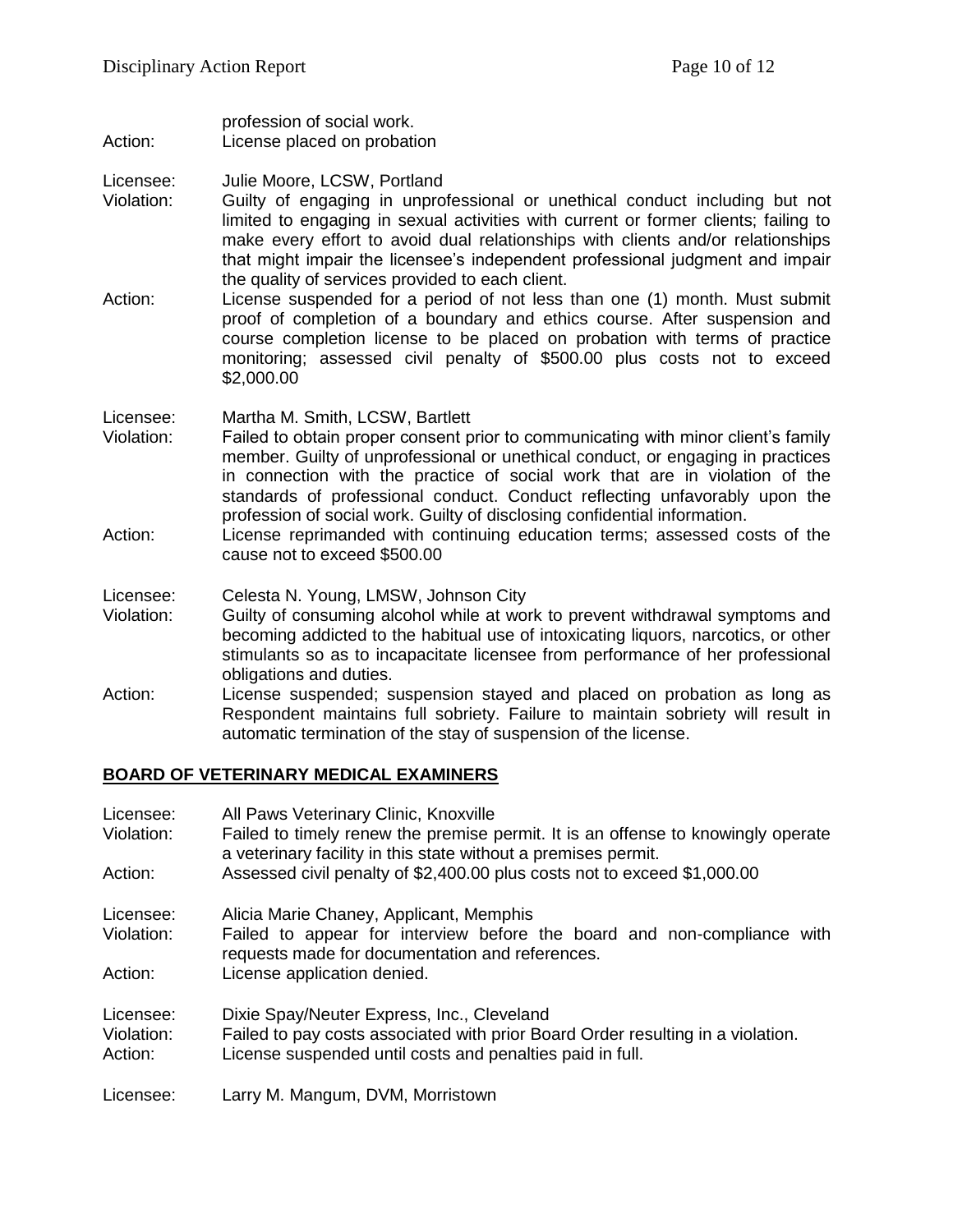- Violation: Failure to keep the equipment and premises of the business establishment in a clean and sanitary condition. Unprofessional or unethical conduct or engaging in practices in connection with the practice of veterinary medicine that are in violation of the standards of professional conduct.
- Action: License placed on probation with terms for continuing education credits required; assessed civil penalties of \$200.00 plus costs not to exceed \$3,000.00
- Licensee: Paula A. Tubach, Applicant, Arlington Violation: Failed to comply with Board instructed evaluation by the Tennessee Medical Foundation. Action: License application denied

# **ABUSE REGISTRY**

| Name:       | Ladeana M. Ealy             |
|-------------|-----------------------------|
| Abuse:      | Misappropriation            |
| Profession: | <b>Registered Nurse</b>     |
| Name:       | <b>Tina Cross</b>           |
| Abuse:      | <b>Physical/Mental</b>      |
| Profession: | Former CNA (Revoked)        |
| Name:       | Jessie Lyn Williams         |
| Abuse:      | Sexual                      |
| Profession: | Not provided                |
| Name:       | Mark Decroy Sr.             |
| Abuse:      | Exploitation                |
| Profession: | Not provided                |
| Name:       | Laura Cagle                 |
| Abuse:      | Exploitation                |
| Profession: | Caregiver                   |
| Name:       | Jamie C. Harwood            |
| Abuse:      | Theft/Misappropriation      |
| Profession: | Caregiver                   |
| Name:       | Sheena Sheri Robertson      |
| Abuse:      | Physical/Neglect            |
| Profession: | <b>Direct Support Staff</b> |
| Name:       | <b>Michael Brewer</b>       |
| Abuse:      | Physical/Mental/Neglect     |
| Profession: | <b>Executive Director</b>   |
| Name:       | Patricia Ann George         |
| Abuse:      | Physical                    |
| Profession: | CNA (Revoked)               |